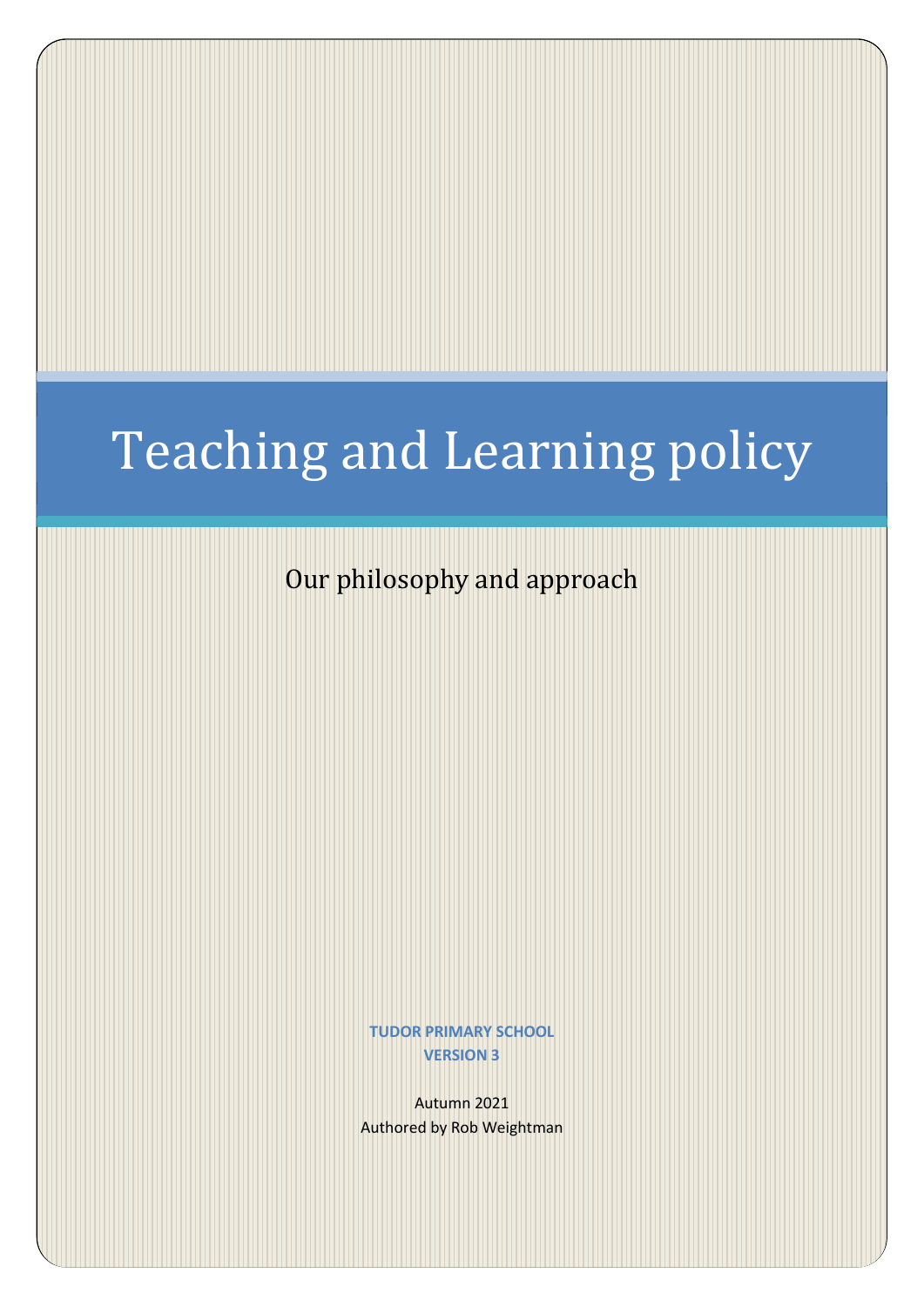## **Introduction**

To ensure the highest possible levels of progress and attainment for all the children who attend Tudor Primary School, it is essential that there is a shared understanding of what constitutes highly effective learning and the highly effective teaching that enables this to occur.

## **Our core purpose**

Everything we do must ensure that children achieve really well and progress. Therefore, the teaching that takes place every day must always be focused upon this core purpose – learning.

To help children on their learning journey, we must ensure high levels of consistency in approach and organisation so that no artificial blocks are put in place to stop children from progressing.

Teachers must also ensure that active learning takes place from the very start of every lesson for every child – the teacher is the facilitator of learning. Clear and precise Learning Objectives and success criteria, in language that is appropriate to the age and stage of the children being taught, are essential to learning and these are communicated effectively.

# **Assessing the quality of your teaching**

The following are a range of key questions that those in the Tudor Primary teaching team need to ask themselves to ensure that they are highly reflective professionals.

These questions are:

- What is effective teaching and learning?
- What are the key elements of effective teaching?
- What is it that effective teachers do that ensures effective learning?
- How do we achieve good or better teaching and learning consistently?
- What will it look like (when achieved)?

The following are some common indicators that are observed in any classroom where teaching & learning is never less than good:

## **What is effective teaching and learning?**

What is quality teaching?

- Teaching is facilitating opportunities in which children can thrive
- Not only is it sharing knowledge, it is enhancing curiosity
- Providing opportunities and experiences that enable children to seek new ideas
- Facilitating success in children of all backgrounds and abililties

What is quality learning?

- Being able to apply new skills and knowledge with confidence
- Being open to gathering new information and building new knowledge and skills
- Recognising the value in learning from mistakes
- Being enabled to question knowledge

## **What are the key elements of effective teaching?**

- There are high expectations of children's behaviour and this is clearly evident
- Teaching is interactive if facilitates high quality learning
- Teachers demonstrate appropriate subject knowledge
- There are high levels of engagement by both the children and adults
- Teachers know all their children well, as a result, they provide them with appropriately differentiated tasks and activities that stimulate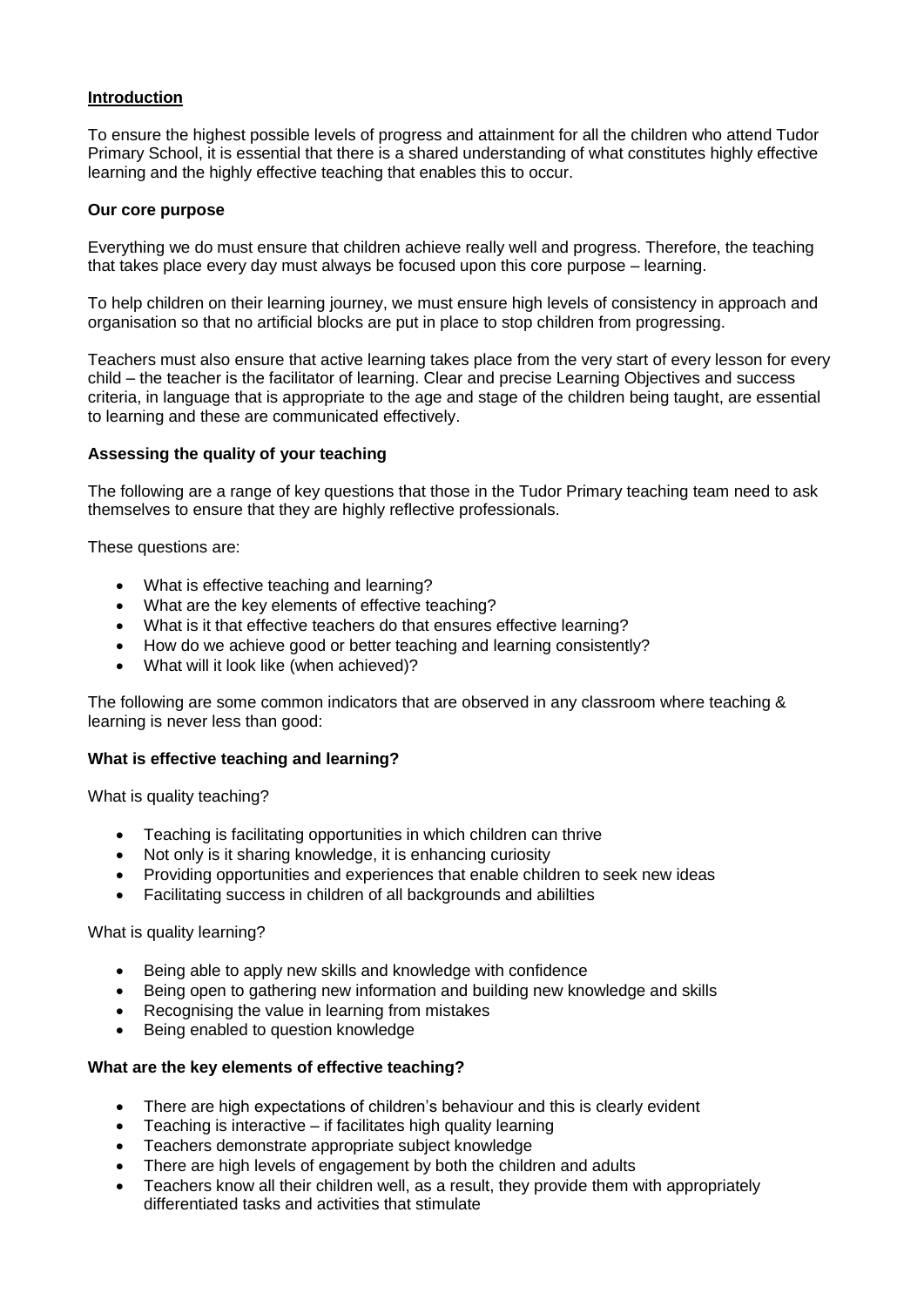- **Effective learning that enables them to progress**
- The ability to adapt their style of teaching and the content of their lessons to meet the varying learning needs within the class – they can think on their feet
- All tasks given to all children are challenging yet achievable
- A clear, precise, learning objective to every lesson, with the learning achievable within that single session, understood by the children with shared success criteria/ indicators to enable children to assess their learning journey
- Teachers never losing sight that everything is about learning
- Teachers who facilitate learning effectively so that children can demonstrate high levels of independence and motivation

# **What is it that effective teachers actually 'do' that ensures effective learning?**

- They inspire the children
- The enable the children to be independent in their learning
- They create an atmosphere of trust and support
- They motivate and show enthusiasm for learning
- The lead by example- they recognise that they are 'learners' themselves
- They communicate effectively
- They set high standards for the children as well as themselves
- They set achievable challenges that excite the children
- They adapt their lessons in the light of new understanding
- They empathise with the needs of the children in their care
- They treat all the children in their care fairly and with a sense of equality

# **How do we achieve good or better teaching consistently?**

- We are able to give and receive feedback
- We develop effective self-evaluation we become reflective practitioners
- We share good practice across the school and are open to collaborative professional development
- We are prepared at all times nothing is left to chance, we are well planned & have an attention to detail
- We use highly effective assessment and tracking systems to constantly inform us about what is to be taught and how to teach it
- We take the time to observe our colleagues and are comfortable with being observed by them
- We plan effectively by using the outcomes from on-going formative assessment and feedback
- We are flexible in our approach and are open to different strategies, techniques and ideas, including the outcomes from research
- We have a high focus upon the progression of each child and ensure that they are equipped with the skills to progress well
- We always ensure that children's learning is active and not passive

## Active teaching / active learning

As a staff, we have ensured that we have a collective understanding to what constitutes highly effective teaching & learning. Accompanied with research, it is important that we, as a staff recognise what **active** teaching and learning means. As a result 'active teaching / active learning' is a term used to describe precisely what should be observable.

If children are compliant or passive within classrooms, this hinders not only their own, but also their peers learning as there will be a lack of engagement and energy.

Therefore, each lesson needs to be structured in a way that increases the amount of time children are actively learning. A very precise identification of the specific learning that will take place for each child in the lesson is a crucial part of this process.